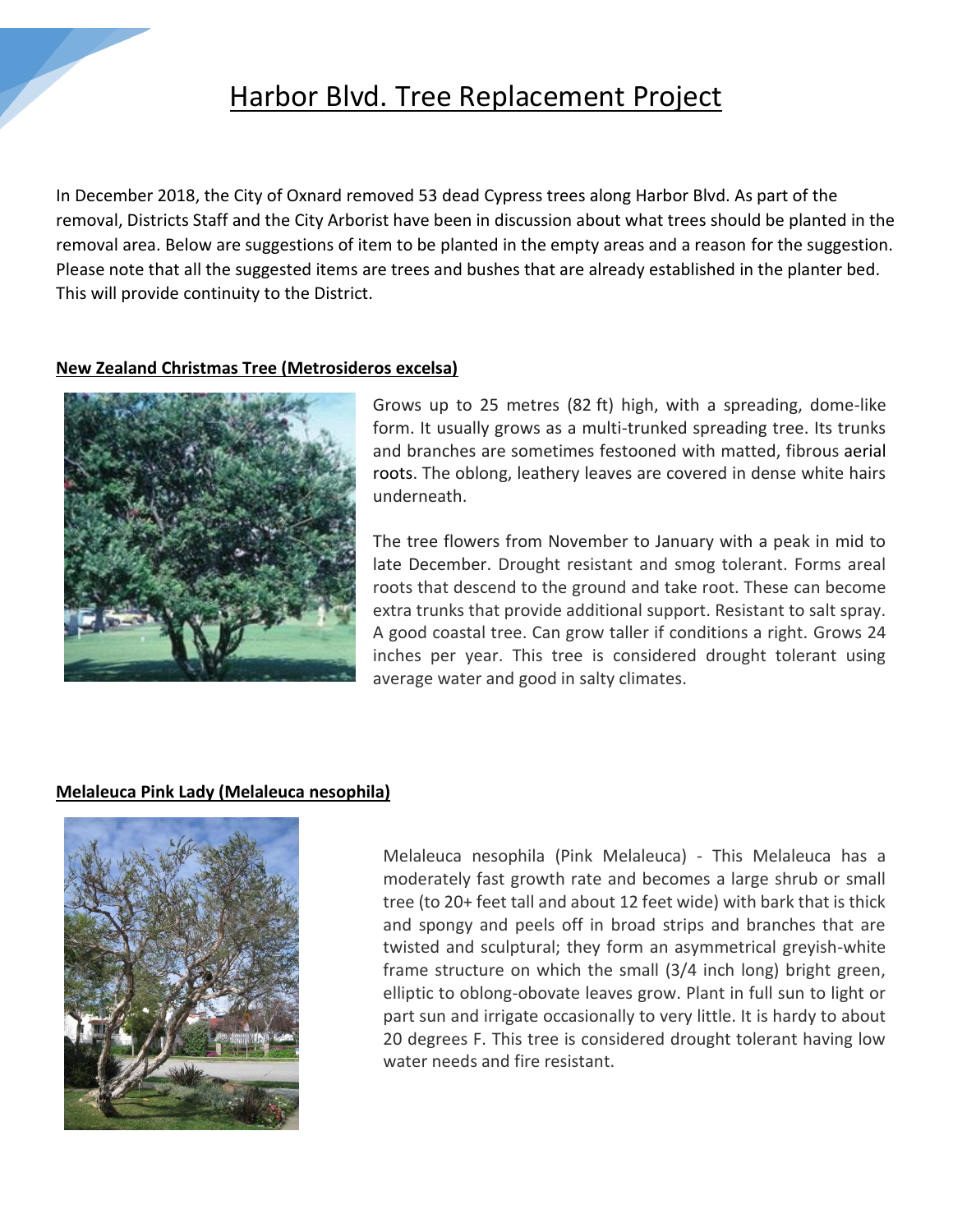#### **Mousehole tree (Myoporum laetum)**



in the [genus](https://en.wikipedia.org/wiki/Genus) by the transparent dots in the leaves which are visible when held to a light. The evergreen shrub or small tree which sometimes grows to a height of 10 metres (30 ft) with a trunk up to 0.3 metres (1 ft) in diameter, or spreads to as much as 4 metres (10 ft). It often appears domeshaped at first but as it gets older, distorts as branches break off. The bark on older specimens is thick, corky and furrowed. The leaves are lance-shaped, usually 52–125 millimeters (2–5 in) long, 15–30 millimeters (0.6–1 in) wide, have many translucent dots in the leaves and edges which have small serrations in approximately the outer half. This tree is considered drought tolerant having low-medium water needs.

It is a fast growing shrub, readily distinguished from others

### **Eucalyptus lehmannii**



#### **Area of Replanting**

Bushy Yate is an attractive medium-sized shade tree, screen tree or patio tree. It is usually multi-trunked, having a pleasing appearance with its clean light green fragrant foliage. It prefers temperate coastal conditions, where it tolerates dryness and salt spray. It has a hardiness estimate between 25 and 28ºF. This tree is considered drought tolerant using average water and good in salty climates. This tree is not to be confused with the traditional Eucalyptus tree which residents have expressed concern about. This tree is not similar to those Eucalyptus trees located on Rose Ave.

Due to the slope within the replanting area and the necessity to maintain integrity of the existing retaining wall, there are some stumps that will not be able to be removed or ground down. These stumps will be "painted" with a pesticide application to suppress any off-shoot growth of the trees or the invasion of undesirable pests. A location adjacent to the stump will be selected for the replanting of the new tree and over time, the remaining stump will be covered by the new growth. Prior to replanting, the area will be cleared of any dead vegetation.